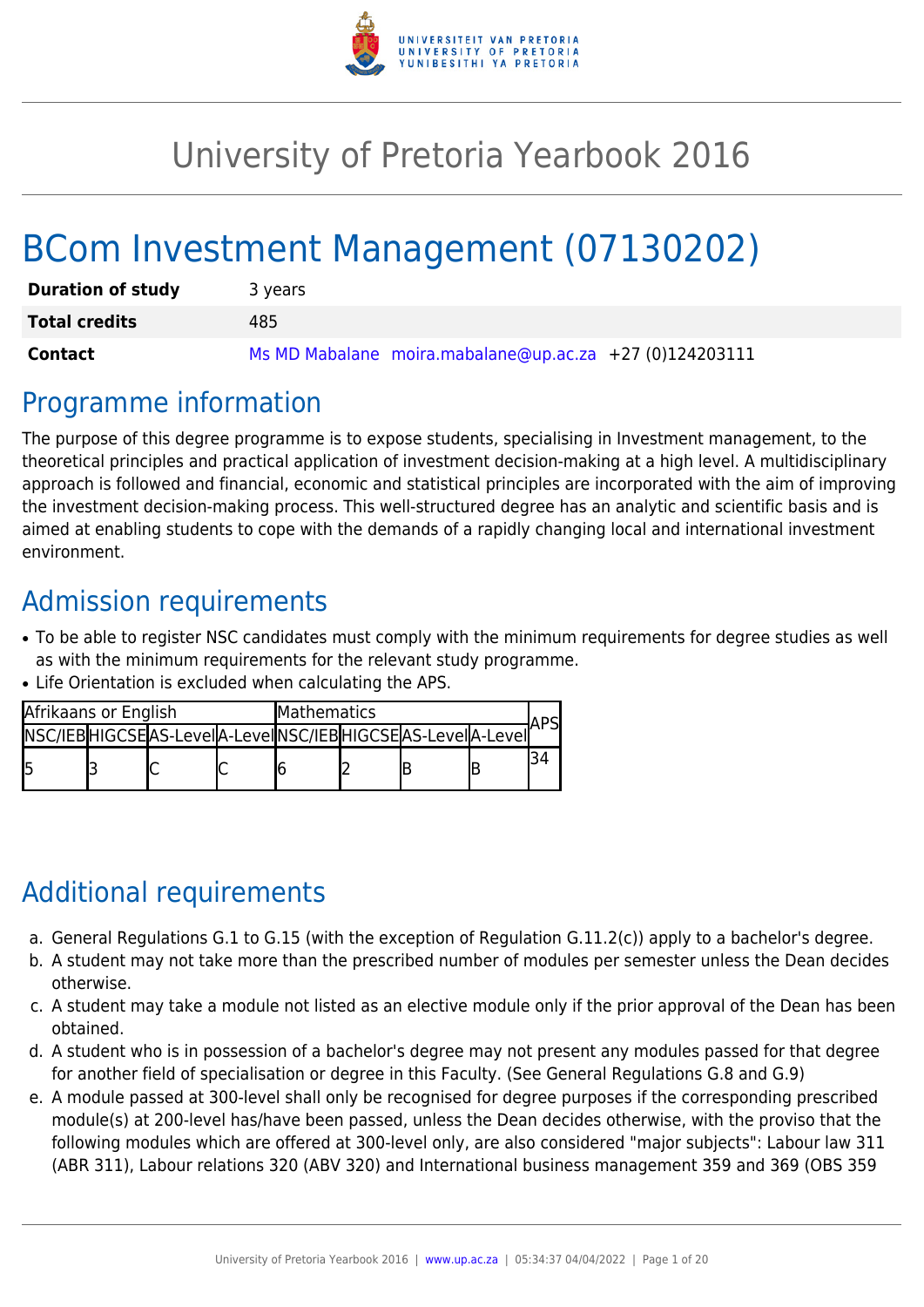

and 369); only two 14-week modules, or the equivalent thereof, that are not preceded by the 100- and 200 level modules, may be taken for degree purposes. In other words, at least four 14-week modules must be taken at 300-level that are preceded by the 100- and 200-level, except for modules offered on 200- and 300 level only.

- f. A module already passed may only be repeated with the approval of the Dean.
- g. A module passed may not be taken into account for more than one degree or field of specialisation.
- h. It remains the student's responsibility to ascertain, prior to registration, whether all the modules he/she intends taking can be accommodated in the class, test and examination timetables.
- i. The Faculty of Economic and Management Sciences supports an outcomes-based education system and places a high premium on the development of specific academic competences. Class attendance in all modules and for the full duration of all programmes is therefore compulsory for all students.
- j. The Dean has the right of authorisation regarding matters not provided for in the General Regulations or the Faculty Regulations.

# Other programme-specific information

#### **Note: See the alphabetical list of modules for prerequisites of all modules.**

● To continue with BLB 200, a student must pass Financial accounting 111, 121, Statistics 110, 120 and Economics 110, 120.

#### **Specialisation modules:** BLB 300.

#### **"Major subject"**

To be considered a "major subject" the equivalent of four 14-week modules, including two at 300-level, must be passed provided that:

- the following modules which are offered at 300-level only, are also considered "major subjects": Labour law 311 (ABR 311), Labour relations 320 (ABV 320), and International business management 359 and 369 (OBS 359 and 369);
- only two 14-week modules, or the equivalent thereof, that are not preceded by the 100- and 200-level modules, may be taken for degree purposes. In other words, at least four 14-week modules must be taken at 300-level that are preceded by the 100- and 200-level, except for modules offered on 200- and 300-level only.

# Promotion to next study year

According to General Regulation G.3 students have to comply with certain requirements as set by the Faculty Board.

- a. A student must pass at least 4 core semester or 2 core year modules to be admitted to the subsequent year of study.
- b. If a student has passed less than the required minimum of 4 core semester or 2 core year modules, he/she will not be readmitted to the Faculty of Economic and Management Sciences. Such a student may apply in writing to the Faculty's Admissions Committee to be readmitted conditionally – with the proviso that the Admissions Committee may set further conditions with regards to the student's academic progress. The Faculty's Admissions Committee may deny a student's application for readmission.
- c. If a student has been readmitted conditionally, his/her academic progress will be monitored after the first semester examinations to determine whether he/she has complied with the requirements set by the Admissions Committee. If not, his/her studies will be suspended.
- d. A student whose studies have been suspended because of his/her poor academic performance has the right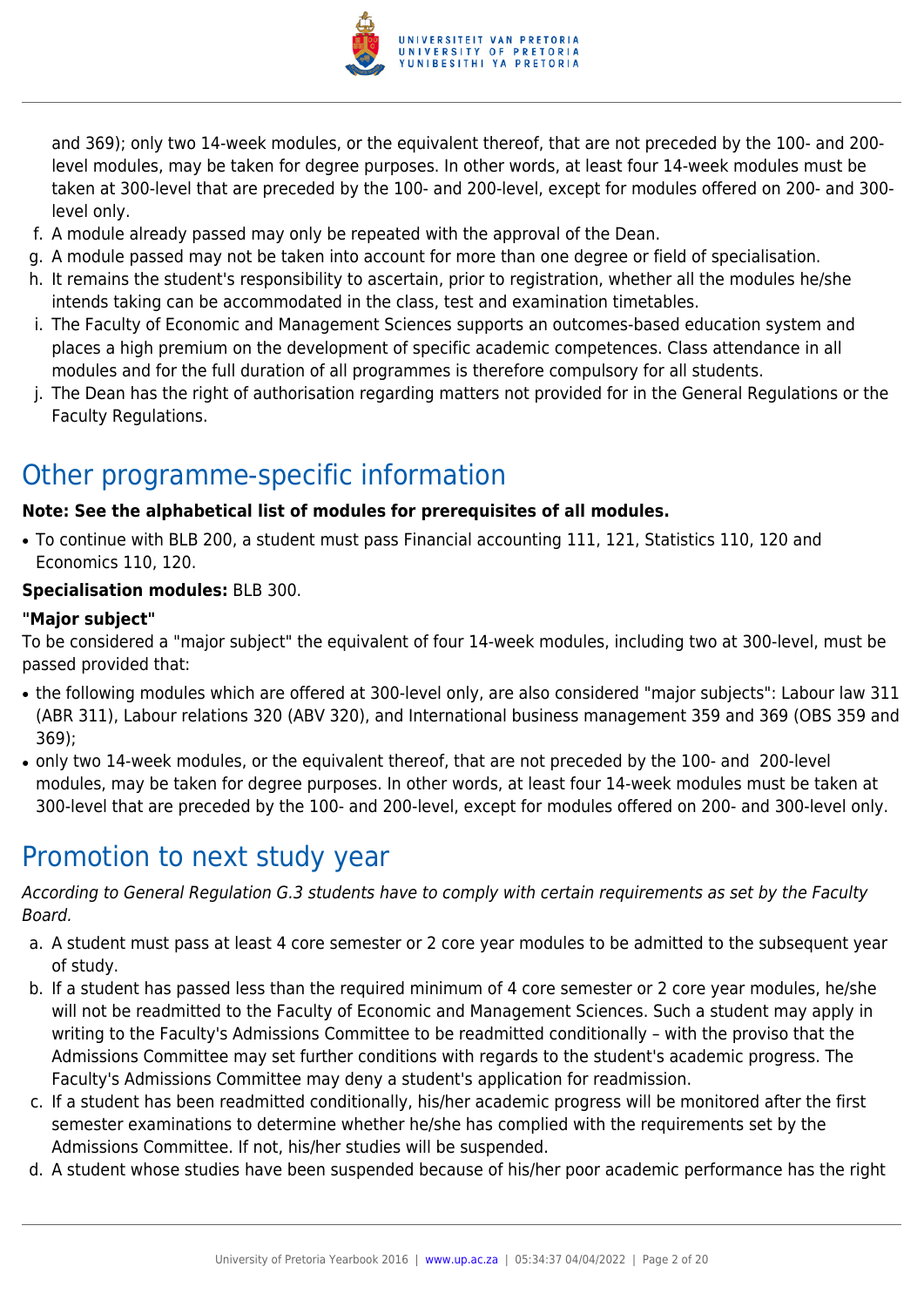

to appeal against the decision of the Faculty's Admissions Committee.

- e. A student may be refused promotion to a subsequent year of study if the prescribed tuition fees are not paid.
- f. A student may be refused admission to the examination, or promotion to a subsequent year of study or promotion in a module (if applicable) if he/ she fails to fulfil the attendance requirements. Class attendance in all modules and for the full duration of all programmes is compulsory for all students.

# Pass with distinction

- a. A degree may be awarded with distinction provided the candidate meets the following criteria:
- i. Completes the degree within three years;
- ii. Obtains a Cumulative Grade Point Average CGPA) of 75%;
- iii. Repeated passed modules will not be considered. The initial pass mark of module will be used when calculating the GPA.
- b. Transferees from other faculties and from other universities who still complete their bachelor degrees (including credits transferred and recognised from the degrees they registered for originally) within three years will be considered as exceptional cases by the Dean.
- c. The GPA will be not be rounded up to a whole number.
- d. Exceptional cases will be considered by the Dean.

# General information

#### **Minimum requirements for bachelor's degrees; semester and year modules; new regulations**

- 1. Students who commenced their studies before 2015 must complete the programme in terms of the curriculum of the year in which they commenced their studies, or in terms of the curriculum of the year in which they switched to their current field of specialisation. Students who prefer to do so may, however, apply to change over to the latest curriculum, but then they should comply with all the requirements thereof and they may not revert to the regulations of an earlier year.
- 2. Students who are registering for a degree programme for the first time in 2015 must take the modules indicated under the particular field of specialisation.

**Please note**: Only two 14-week modules, or the equivalent thereof, that are not preceded by the 100- and 200 level modules, may be taken for degree purposes. In other words, at least four 14-week modules must be taken at 300-level that are preceded by the 100- and 200-level, except for modules offered on 200- and 300-level only. It is thus the responsibility of students to ensure before registration, that their curricula comply with all the requirements of the applicable regulations.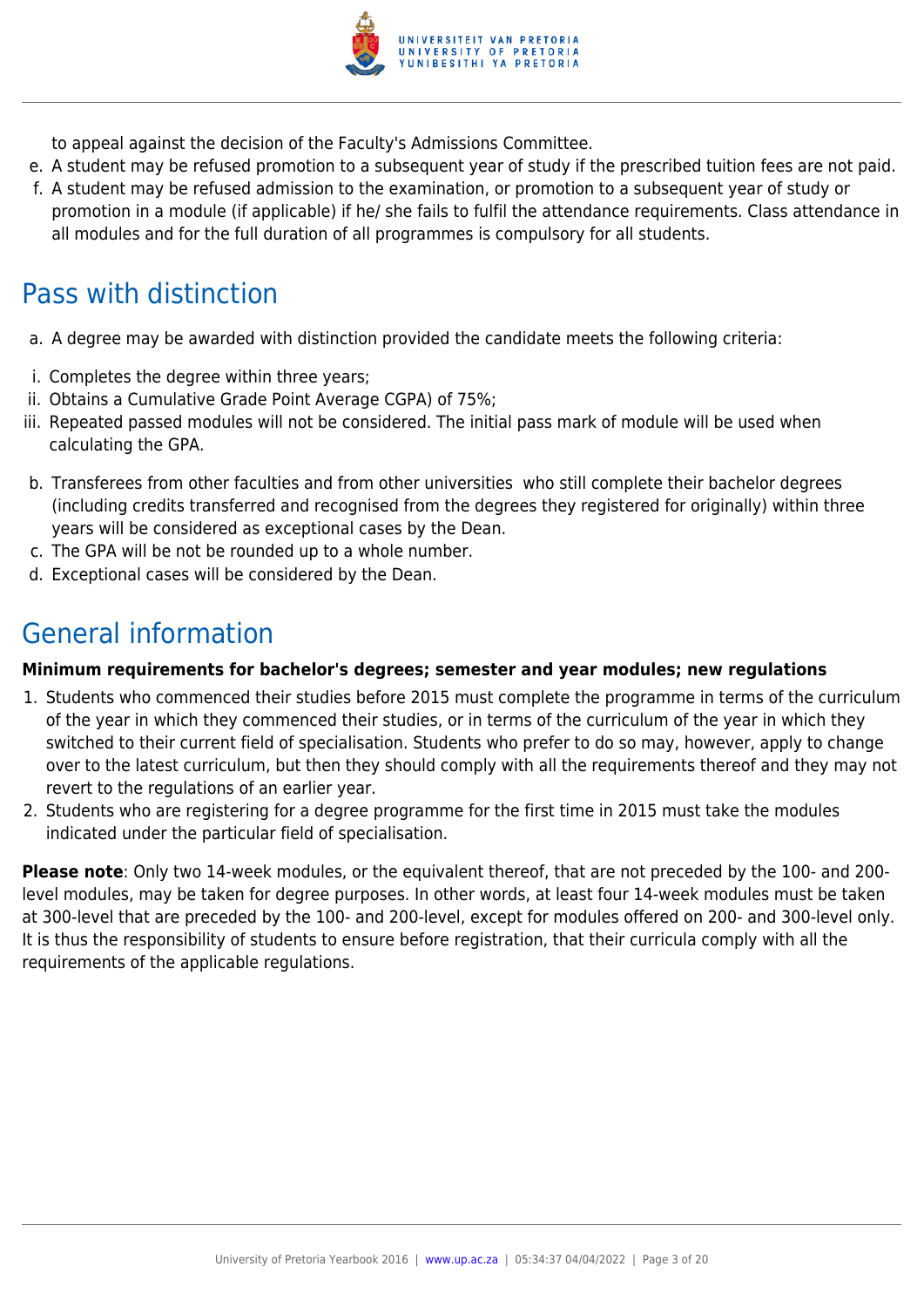

# Curriculum: Year 1

**Minimum credits: 121**

### **Fundamental modules**

#### **Academic information management 101 (AIM 101)**

| <b>Module credits</b>         | 6.00                                                                                                                                                                                                                                                                                                                                                     |
|-------------------------------|----------------------------------------------------------------------------------------------------------------------------------------------------------------------------------------------------------------------------------------------------------------------------------------------------------------------------------------------------------|
| <b>Service modules</b>        | Faculty of Engineering, Built Environment and Information Technology<br><b>Faculty of Education</b><br>Faculty of Economic and Management Sciences<br><b>Faculty of Humanities</b><br>Faculty of Law<br><b>Faculty of Health Sciences</b><br>Faculty of Natural and Agricultural Sciences<br>Faculty of Theology<br><b>Faculty of Veterinary Science</b> |
| <b>Prerequisites</b>          | No prerequisites.                                                                                                                                                                                                                                                                                                                                        |
| <b>Contact time</b>           | 2 lectures per week                                                                                                                                                                                                                                                                                                                                      |
| Language of tuition           | Both Afr and Eng                                                                                                                                                                                                                                                                                                                                         |
| <b>Academic organisation</b>  | <b>Information Science</b>                                                                                                                                                                                                                                                                                                                               |
| <b>Period of presentation</b> | Semester 1                                                                                                                                                                                                                                                                                                                                               |

#### **Module content**

Find, evaluate, process, manage and present information resources for academic purposes using appropriate technology. Apply effective search strategies in different technological environments. Demonstrate the ethical and fair use of information resources. Integrate 21st-century communications into the management of academic information.

#### **Academic literacy for Economic and Management Sciences 124 (ALL 124)**

| <b>Module credits</b>         | 6.00                                               |
|-------------------------------|----------------------------------------------------|
| <b>Service modules</b>        | <b>Faculty of Economic and Management Sciences</b> |
| <b>Prerequisites</b>          | No prerequisites.                                  |
| <b>Contact time</b>           | 2 lectures per week                                |
| <b>Language of tuition</b>    | English                                            |
| <b>Academic organisation</b>  | Unit for Academic Literacy                         |
| <b>Period of presentation</b> | Semester 1 and Semester 2                          |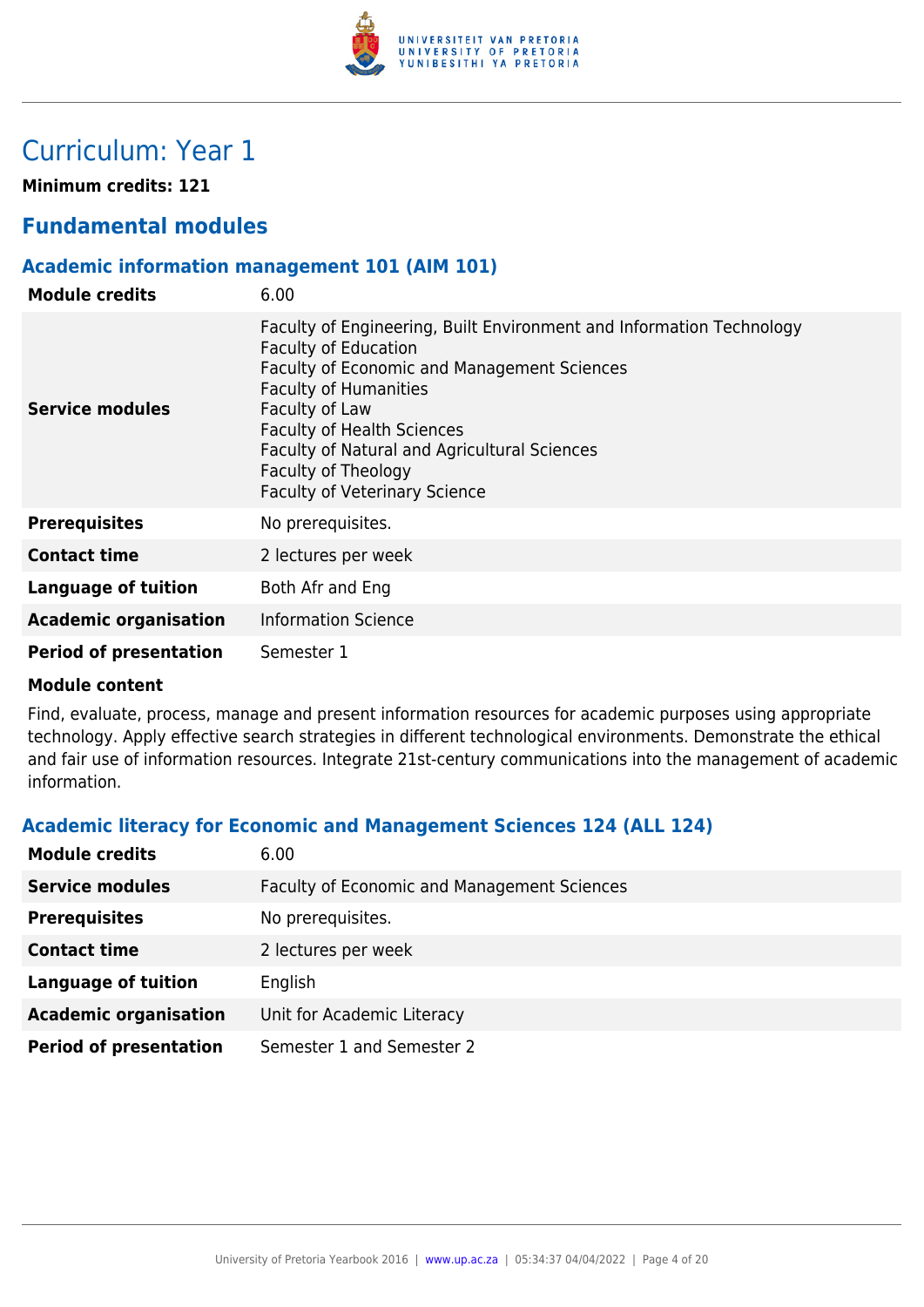

This module intends to equip students with the competence in reading and writing required in the four high impact modules: Business Management, Financial Accounting, Statistics and Economics. Students will also be equipped to interpret and draw figures and graphs and to do computations and manage relevant formulas. During Semester 1 students engage with the online computer program MyFoundationsLab individually in a flexible learning environment, and during Semester 2 they attend the scheduled contact sessions and do the coursework. This module is offered by the Faculty of Humanities.

#### **Academic orientation 107 (UPO 107)**

| <b>Module credits</b>         | 0.00                     |
|-------------------------------|--------------------------|
| Language of tuition           | Double Medium            |
| <b>Academic organisation</b>  | <b>EMS Dean's Office</b> |
| <b>Period of presentation</b> | Year                     |

### **Core modules**

#### **Economics 110 (EKN 110)**

| <b>Module credits</b>         | 10.00                                                                                                                                                                                      |
|-------------------------------|--------------------------------------------------------------------------------------------------------------------------------------------------------------------------------------------|
| <b>Service modules</b>        | Faculty of Engineering, Built Environment and Information Technology<br><b>Faculty of Education</b><br><b>Faculty of Humanities</b><br><b>Faculty of Natural and Agricultural Sciences</b> |
| <b>Prerequisites</b>          | No prerequisites.                                                                                                                                                                          |
| <b>Contact time</b>           | 2 lectures per week, 1 discussion class per week                                                                                                                                           |
| <b>Language of tuition</b>    | Both Afr and Eng                                                                                                                                                                           |
| <b>Academic organisation</b>  | Economics                                                                                                                                                                                  |
| <b>Period of presentation</b> | Semester 1                                                                                                                                                                                 |

#### **Module content**

This module deals with the core principles of economics. A distinction between macroeconomics and microeconomics is made. A discussion of the market system and circular flow of goods, services and money is followed by a section dealing with microeconomic principles, including demand and supply analysis, consumer behaviour and utility maximisation, production and the costs thereof, and the different market models and firm behaviour. Labour market institutions and issues, wage determination, as well as income inequality and poverty are also addressed. A section of money, banking, interest rates and monetary policy concludes the course.

#### **Economics 120 (EKN 120)**

```
Module credits 10.00
```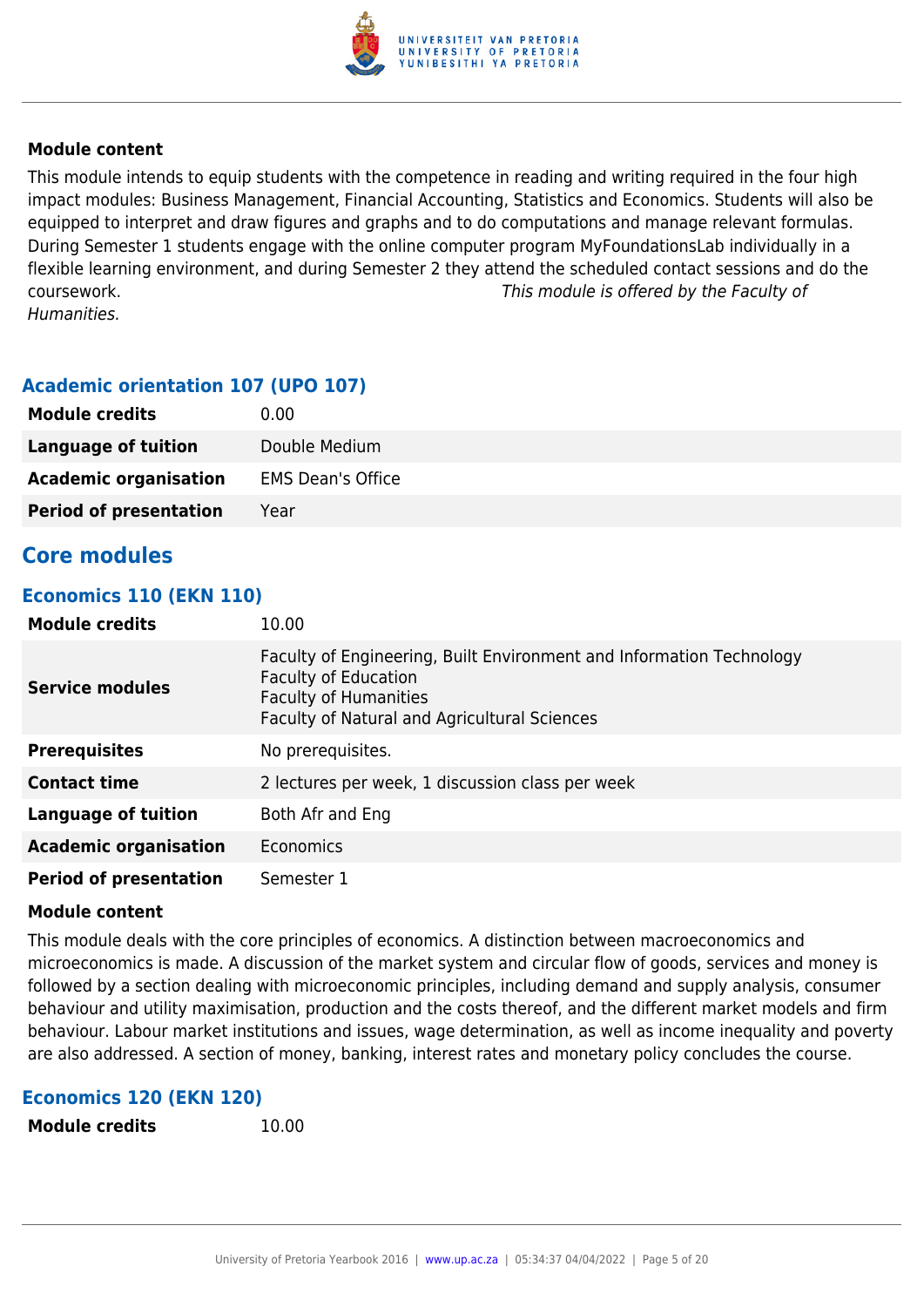

| <b>Service modules</b>        | Faculty of Engineering, Built Environment and Information Technology<br><b>Faculty of Education</b><br><b>Faculty of Humanities</b><br>Faculty of Natural and Agricultural Sciences |
|-------------------------------|-------------------------------------------------------------------------------------------------------------------------------------------------------------------------------------|
| <b>Prerequisites</b>          | EKN 110 GS or EKN 113 GS and at least 4 (50-59%) in Mathematics in the Grade<br>12 examination or 60% in STK 113 and concurrently registered for STK 123                            |
| <b>Contact time</b>           | 2 lectures per week, 1 discussion class per week                                                                                                                                    |
| <b>Language of tuition</b>    | Both Afr and Eng                                                                                                                                                                    |
| <b>Academic organisation</b>  | <b>Economics</b>                                                                                                                                                                    |
| <b>Period of presentation</b> | Semester 2                                                                                                                                                                          |

This module deals with the core principles of economics, especially macroeconomic measurement the private and public sectors of the South African economy receive attention, while basic macroeconomic relationships and the measurement of domestic output and national income are discussed. Aggregate demand and supply analysis stands core to this course which is also used to introduce students to the analysis of economic growth, unemployment and inflation. The microeconomics of government is addressed in a separate section, followed by a section on international economics, focusing on international trade, exchange rates and the balance of payments. The economics of developing countries and South Africa in the global economy conclude the course.

### **Financial accounting 111 (FRK 111)**

| <b>Module credits</b>         | 10.00                                                                                                                                                                 |
|-------------------------------|-----------------------------------------------------------------------------------------------------------------------------------------------------------------------|
| <b>Service modules</b>        | Faculty of Engineering, Built Environment and Information Technology<br><b>Faculty of Education</b><br>Faculty of Law<br>Faculty of Natural and Agricultural Sciences |
| <b>Prerequisites</b>          | No prerequisites.                                                                                                                                                     |
| <b>Contact time</b>           | 4 lectures per week                                                                                                                                                   |
| <b>Language of tuition</b>    | Both Afr and Eng                                                                                                                                                      |
| <b>Academic organisation</b>  | Accounting                                                                                                                                                            |
| <b>Period of presentation</b> | Semester 1                                                                                                                                                            |

#### **Module content**

The nature and function of accounting; the development of accounting; financial position; financial result; the recording process; processing of accounting data; treatment of VAT; elementary income statement and balance sheet; flow of documents; accounting systems; introduction to internal control and internal control measures; bank reconciliations; control accounts; adjustments; financial statements of a sole proprietorship; the accounting framework.

#### **Financial accounting 121 (FRK 121)**

| <b>Module credits</b> | 12.00 |
|-----------------------|-------|
|                       |       |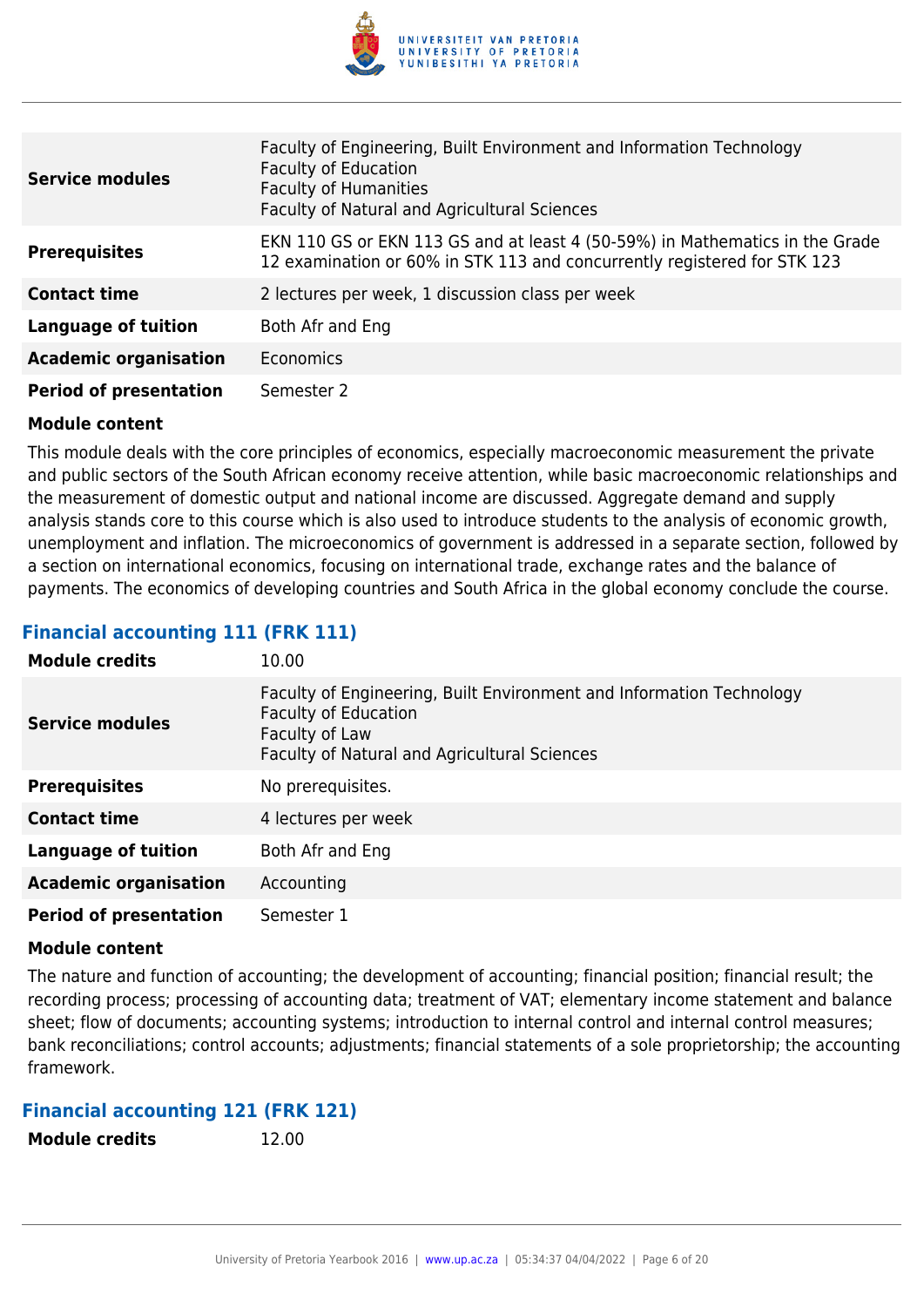

| <b>Service modules</b>        | Faculty of Engineering, Built Environment and Information Technology<br><b>Faculty of Education</b><br>Faculty of Natural and Agricultural Sciences |
|-------------------------------|-----------------------------------------------------------------------------------------------------------------------------------------------------|
| <b>Prerequisites</b>          | <b>FRK 111 GS</b>                                                                                                                                   |
| <b>Contact time</b>           | 4 lectures per week                                                                                                                                 |
| <b>Language of tuition</b>    | Both Afr and Eng                                                                                                                                    |
| <b>Academic organisation</b>  | Accounting                                                                                                                                          |
| <b>Period of presentation</b> | Semester 2                                                                                                                                          |

Property, plant and equipment; intangible assets; inventories; liabilities; presentation of financial statements; enterprises without profit motive; partnerships; companies; close corporations; cash flow statements; analysis and interpretation of financial statements.

#### **Informatics 112 (INF 112)**

| <b>Module credits</b>         | 10.00                                                                                                                                                                          |
|-------------------------------|--------------------------------------------------------------------------------------------------------------------------------------------------------------------------------|
| Service modules               | Faculty of Engineering, Built Environment and Information Technology<br><b>Faculty of Education</b><br>Faculty of Natural and Agricultural Sciences                            |
| <b>Prerequisites</b>          | Refer to Regulation 1.2(e): A candidate must have passed Mathematics with at<br>least 4 (50-59%) in the Grade 12 examination; or STK 113 60%, STK 123 60% or<br><b>STK 110</b> |
| <b>Contact time</b>           | 2 lectures per week                                                                                                                                                            |
| <b>Language of tuition</b>    | Both Afr and Eng                                                                                                                                                               |
| <b>Academic organisation</b>  | <b>Informatics</b>                                                                                                                                                             |
| <b>Period of presentation</b> | Semester 1                                                                                                                                                                     |

#### **Module content**

Introduction to information systems, information systems in organisations, hardware: input, processing, output, software: systems and application software, organisation of data and information, telecommunications and networks, the Internet and Intranet. Transaction processing systems, management information systems, decision support systems, information systems in business and society, systems analysis, systems design, implementation, maintenance and revision.

| <b>Module credits</b>  | 10.00                                                                                                               |
|------------------------|---------------------------------------------------------------------------------------------------------------------|
| <b>Service modules</b> | Faculty of Engineering, Built Environment and Information Technology<br>Faculty of Economic and Management Sciences |
| <b>Prerequisites</b>   | No prerequisites.                                                                                                   |
| <b>Contact time</b>    | 2 lectures per week, 1 tutorial per week                                                                            |
| Language of tuition    | Both Afr and Eng                                                                                                    |

#### **Commercial law 110 (KRG 110)**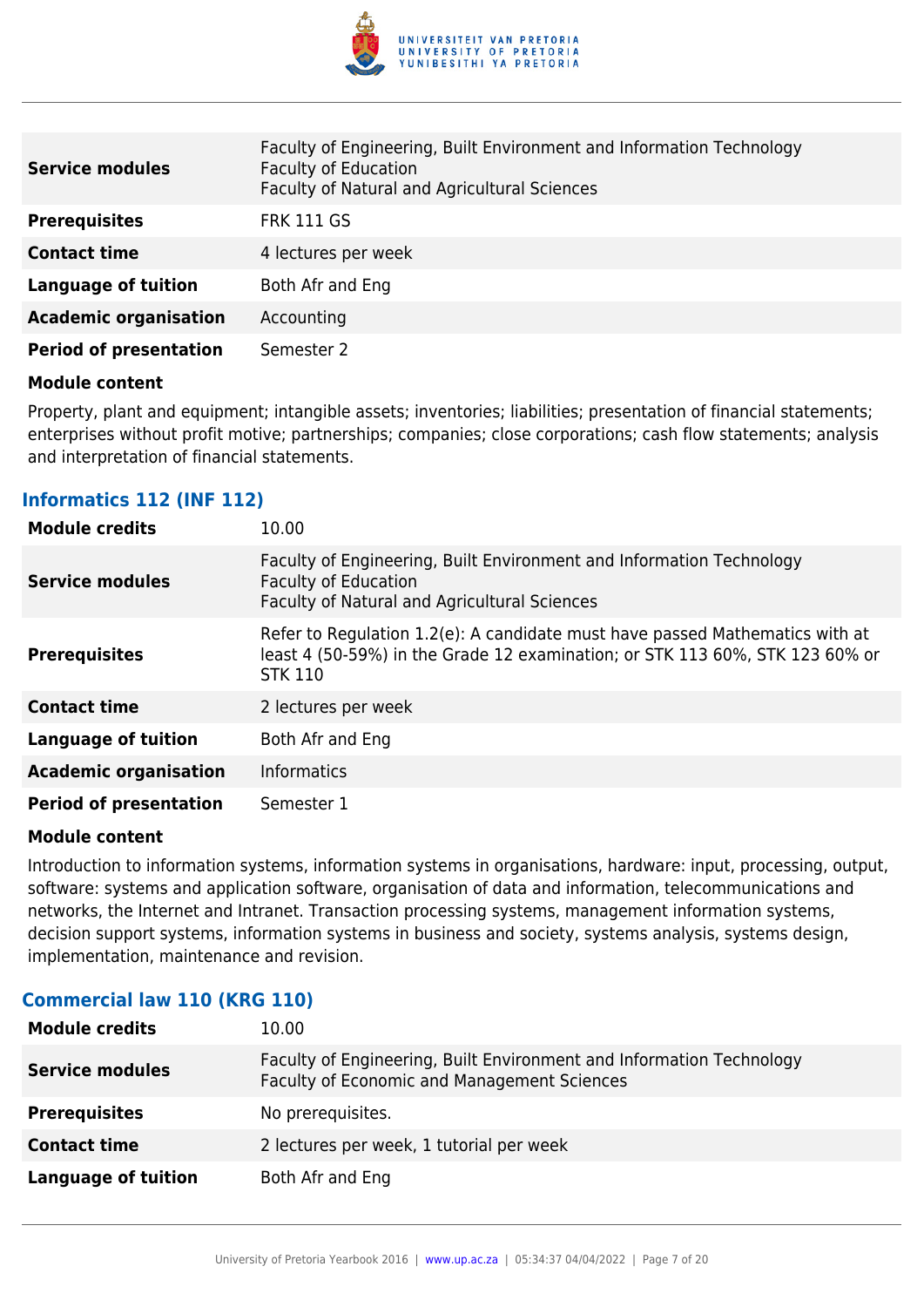

| <b>Academic organisation</b> | Mercantile Law |
|------------------------------|----------------|
|------------------------------|----------------|

### **Period of presentation** Semester 1

### **Module content**

General introduction.

General principles of the law of contract: introduction to the law of contract; consensus; contractual capacity; legality and physical possibility of performance; formalities; parties to the contract; conditions and related legal concepts; special terms and the interpretation of contracts; breach of contract and the termination of the contractual relationship.

#### **Commercial law 120 (KRG 120)**

| <b>Module credits</b>         | 10.00                                                                                                               |
|-------------------------------|---------------------------------------------------------------------------------------------------------------------|
| <b>Service modules</b>        | Faculty of Engineering, Built Environment and Information Technology<br>Faculty of Economic and Management Sciences |
| <b>Prerequisites</b>          | Examination entrance to KRG 110                                                                                     |
| <b>Contact time</b>           | 1 tutorial per week, 2 lectures per week                                                                            |
| <b>Language of tuition</b>    | Both Afr and Eng                                                                                                    |
| <b>Academic organisation</b>  | Mercantile Law                                                                                                      |
| <b>Period of presentation</b> | Semester 2                                                                                                          |

#### **Module content**

Law of purchase and sale; law of lease; credit agreements; law of agency; law of security.

#### **Business management 114 (OBS 114)**

| <b>Module credits</b>         | 10.00                                                                                                                                                                               |
|-------------------------------|-------------------------------------------------------------------------------------------------------------------------------------------------------------------------------------|
| <b>Service modules</b>        | Faculty of Engineering, Built Environment and Information Technology<br><b>Faculty of Education</b><br><b>Faculty of Humanities</b><br>Faculty of Natural and Agricultural Sciences |
| <b>Prerequisites</b>          | May not be included in the same curriculum as OBS 155                                                                                                                               |
| <b>Contact time</b>           | 3 lectures per week                                                                                                                                                                 |
| <b>Language of tuition</b>    | Both Afr and Eng                                                                                                                                                                    |
| <b>Academic organisation</b>  | <b>Business Management</b>                                                                                                                                                          |
| <b>Period of presentation</b> | Semester 1                                                                                                                                                                          |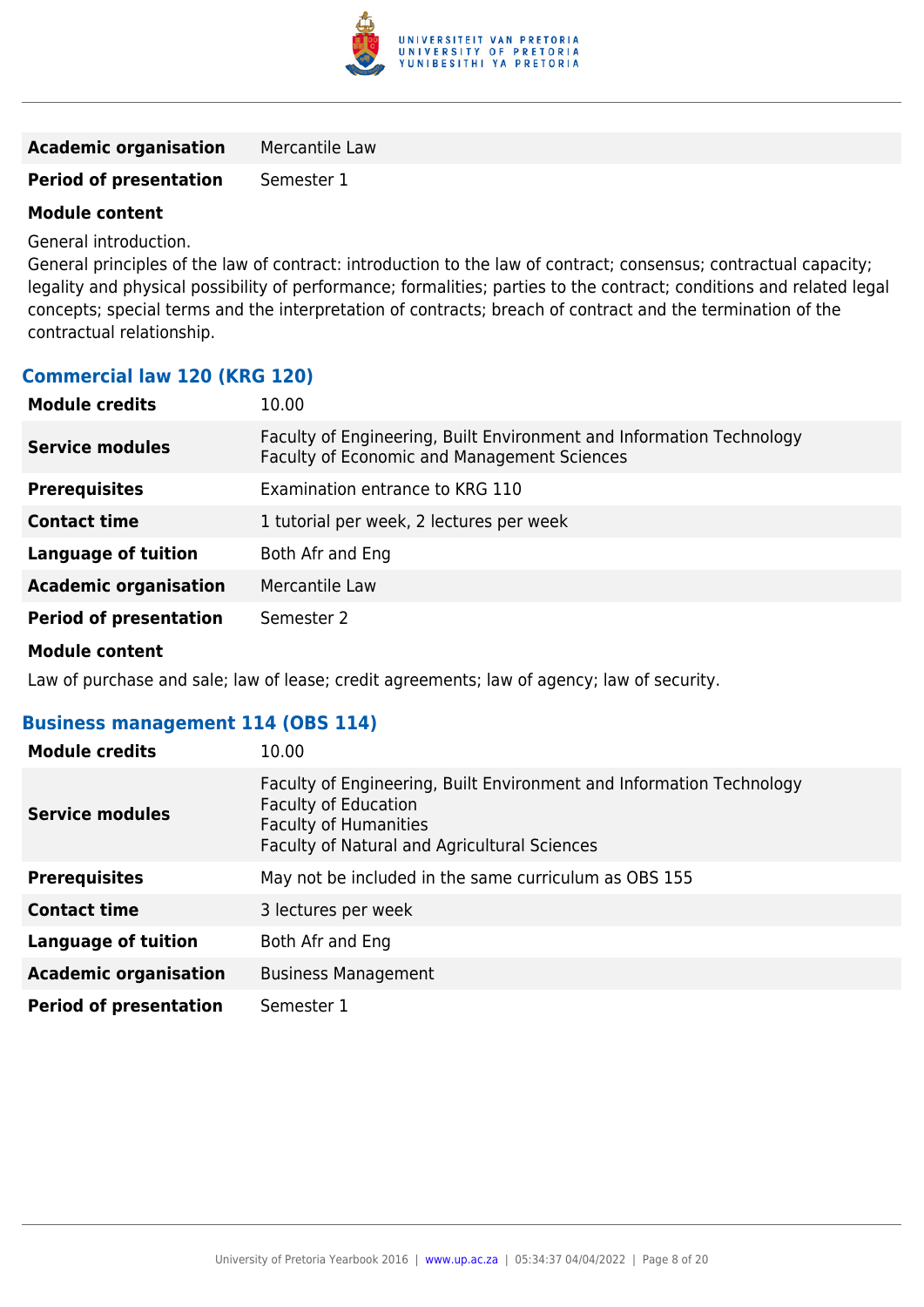

Introduction to business management as a science; the environment in which the enterprise operates; the field of business, the mission and goals of an enterprise; management and entrepreneurship. The choice of a form of enterprise; the choice of products and/or services; profit and cost planning for different sizes of operating units; the choice of location; the nature of production processes and the layout of the plant or operating unit. Introduction to and overview of general management, especially regarding the five management tasks: strategic management; contemporary developments and management issues; financial management; marketing and public relations. Introduction to and overview of the value chain model; management of the input; management of the purchasing function; management of the transformation process with specific reference to production and operations management; human resources management and information management; corporate governance and black economic empowerment (BEE).

### **Statistics 110 (STK 110)**

| <b>Module credits</b>         | 13.00                                                                                                                                                                                      |
|-------------------------------|--------------------------------------------------------------------------------------------------------------------------------------------------------------------------------------------|
| <b>Service modules</b>        | Faculty of Engineering, Built Environment and Information Technology<br><b>Faculty of Education</b><br><b>Faculty of Humanities</b><br><b>Faculty of Natural and Agricultural Sciences</b> |
| <b>Prerequisites</b>          | At least 5 (60-69%) in Mathematics in the Grade 12 examination. Candidates who<br>do not qualify for STK 110 must register for STK 113 and STK 123                                         |
| <b>Contact time</b>           | 1 tutorial per week, 1 practical per week, 3 lectures per week                                                                                                                             |
| <b>Language of tuition</b>    | Both Afr and Eng                                                                                                                                                                           |
| <b>Academic organisation</b>  | <b>Statistics</b>                                                                                                                                                                          |
| <b>Period of presentation</b> | Semester 1                                                                                                                                                                                 |

#### **Module content**

Descriptive statistics:

Sampling and the collection of data; frequency distributions and graphical representations. Descriptive measures of location and dispersion.

Probability and inference:

Introductory probability theory and theoretical distributions. Sampling distributions. Estimation theory and hypothesis testing of sampling averages and proportions (one and two-sample cases). Identification, use, evaluation and interpretation of statistical computer packages and statistical techniques.

#### **Statistics 120 (STK 120)**

| Faculty of Engineering, Built Environment and Information Technology<br><b>Faculty of Education</b><br><b>Service modules</b><br><b>Faculty of Humanities</b><br>Faculty of Natural and Agricultural Sciences<br>STK 110 GS or both STK 113 GS and STK 123 GS or both WST 133 and WST 143 or<br><b>Prerequisites</b><br>STK 133 and STK 143 or STK 133 and STK 143<br>1 practical per week, 3 lectures per week, 1 tutorial per week<br><b>Contact time</b> | <b>Module credits</b> | 13.00 |
|-------------------------------------------------------------------------------------------------------------------------------------------------------------------------------------------------------------------------------------------------------------------------------------------------------------------------------------------------------------------------------------------------------------------------------------------------------------|-----------------------|-------|
|                                                                                                                                                                                                                                                                                                                                                                                                                                                             |                       |       |
|                                                                                                                                                                                                                                                                                                                                                                                                                                                             |                       |       |
|                                                                                                                                                                                                                                                                                                                                                                                                                                                             |                       |       |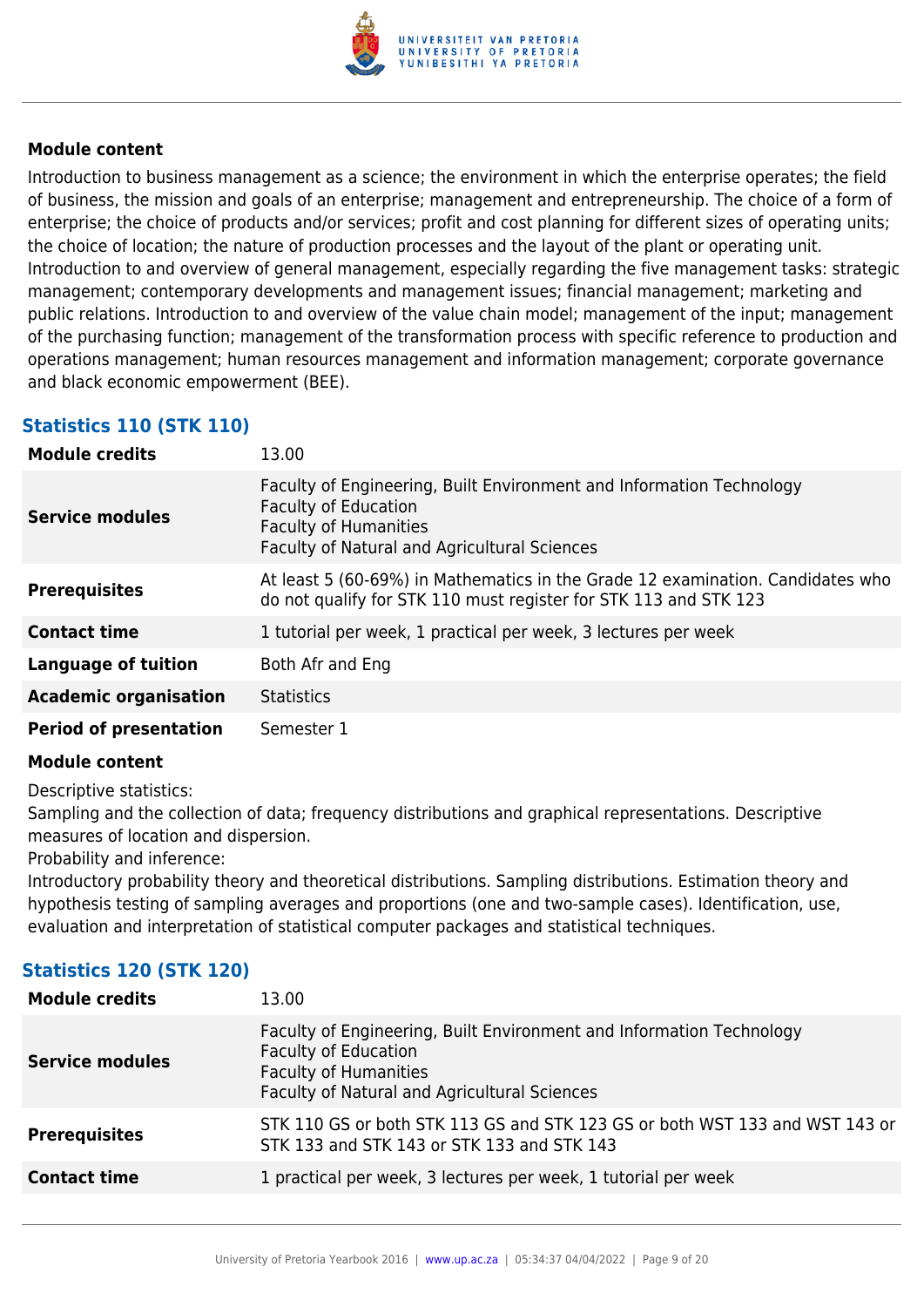

| <b>Language of tuition</b>    | Both Afr and Eng  |
|-------------------------------|-------------------|
| <b>Academic organisation</b>  | <b>Statistics</b> |
| <b>Period of presentation</b> | Semester 2        |

Multivariate statistics:

Analysis of variance, categorical data analysis, distribution-free methods, curve fitting, regression and correlation, the analysis of time series and indices.

Statistical and economic applications of quantitative techniques:

Systems of linear equations: drafting, matrices, solving and application. Optimisation; linear functions (two and more independent variables), non-linear functions (one and two independent variables). Marginal and total functions. Stochastic and deterministic variables in statistical and economic context: producers' and consumers' surplus, distribution functions, probability distributions, probability density functions. Identification, use, evaluation, interpretation of statistical computer packages and statistical techniques.

This module is also presented as an anti-semester bilingual module.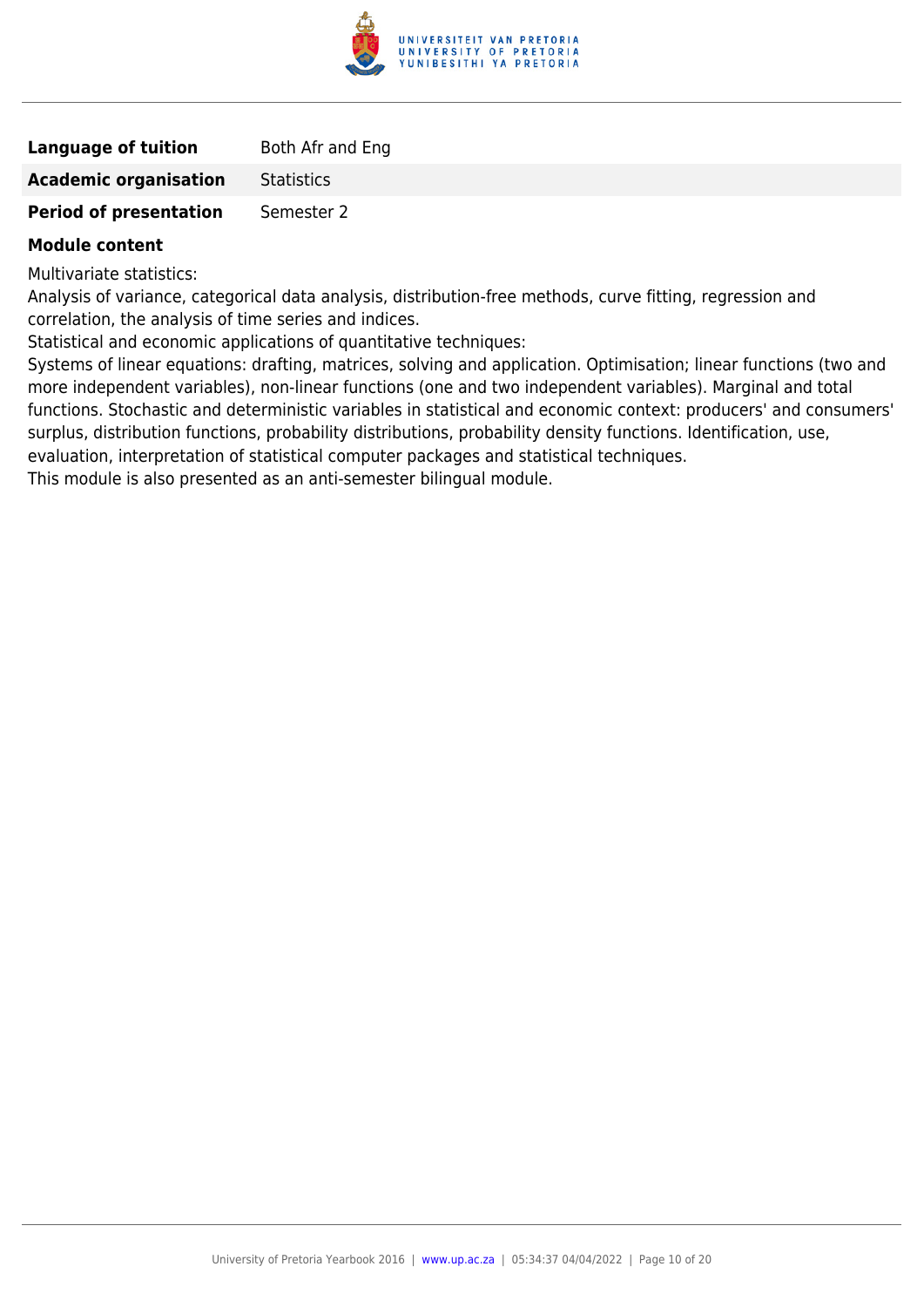

# Curriculum: Year 2

**Minimum credits: 181**

### **Fundamental modules**

#### **Introduction to moral and political philosophy 251 (FIL 251)**

| <b>Module credits</b>         | 10.00                                                                                                               |
|-------------------------------|---------------------------------------------------------------------------------------------------------------------|
| <b>Service modules</b>        | Faculty of Engineering, Built Environment and Information Technology<br>Faculty of Economic and Management Sciences |
| <b>Prerequisites</b>          | No prerequisites.                                                                                                   |
| <b>Contact time</b>           | 2 lectures per week                                                                                                 |
| <b>Language of tuition</b>    | Double Medium                                                                                                       |
| <b>Academic organisation</b>  | Philosophy                                                                                                          |
| <b>Period of presentation</b> | Quarter 2, 3 and 4                                                                                                  |

#### **Module content**

In this module students are equipped with an understanding of the moral issues influencing human agency in economic and political contexts. In particular philosophy equips students with analytical reasoning skills necessary to understand and solve complex moral problems related to economic and political decision making. We demonstrate to students how the biggest questions concerning the socio-economic aspects of our lives can be broken down and illuminated through reasoned debate. Examples of themes which may be covered in the module include justice and the common good, a moral consideration of the nature and role of economic markets on society, issues concerning justice and equality, and dilemmas of loyalty. The works of philosophers covered may for instance include that of Aristotle, Locke, Bentham, Mill, Kant, Rawls, Friedman, Nozick, Bernstein, Dworkin, Sandel, Walzer, and MacIntyre.

### **Core modules**

#### **Investment management 200 (BLB 200)**

| <b>Module credits</b>         | 32.00                                                                                                                                      |
|-------------------------------|--------------------------------------------------------------------------------------------------------------------------------------------|
| <b>Prerequisites</b>          | FRK 111, FRK 121 or FRK 100 or FRK 101; STK 110, STK 120, EKN 110, EKN 120<br>and only available to BCom (Investment Management) students. |
| <b>Contact time</b>           | 1 practical per week, 3 lectures per week                                                                                                  |
| <b>Language of tuition</b>    | English                                                                                                                                    |
| <b>Academic organisation</b>  | <b>Financial Management</b>                                                                                                                |
| <b>Period of presentation</b> | Year                                                                                                                                       |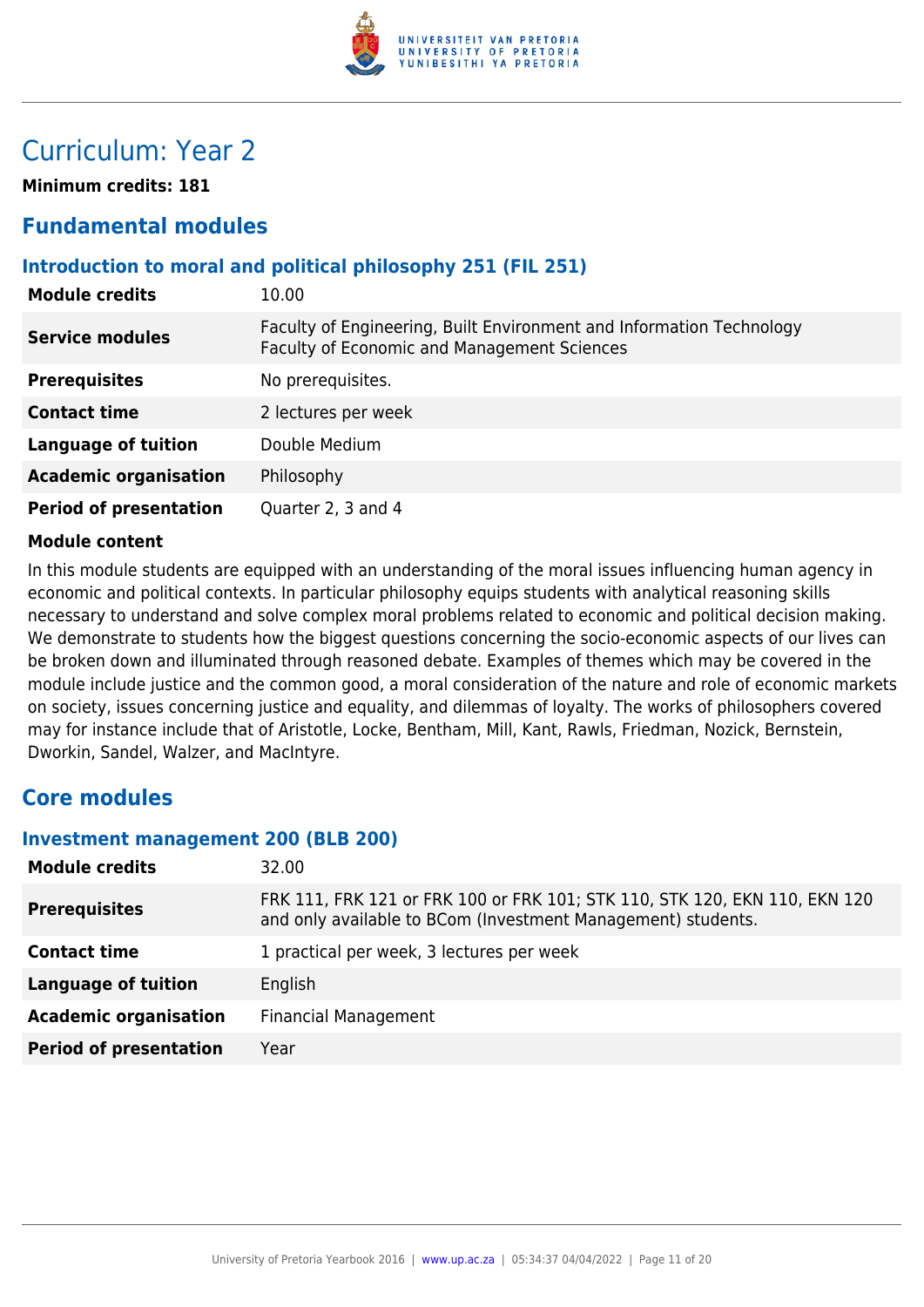

\*Only for BCom (Investment Management) students.

Functioning of the South African financial system, interest bearing instruments: issuers, institutions and valuation, types of risk and measuring risk, types of return and measuring return, share markets, Financial Market regulation, trading activities in the equity market, share price indices, valuation of ordinary shares, and the fundamental analysis of ordinary shares, industry analysis, technical analysis of shares, investment objectives and investment process, asset allocation, local and international bond markets, bond fundamentals, valuation of bonds, mathematics of fixed interest securities, structure of interest rates and yield curves, duration, convexity introduction to derivatives.

#### **Economics 214 (EKN 214)**

| <b>Module credits</b>         | 16.00                                                                                                                                                                               |
|-------------------------------|-------------------------------------------------------------------------------------------------------------------------------------------------------------------------------------|
| <b>Service modules</b>        | Faculty of Engineering, Built Environment and Information Technology<br><b>Faculty of Education</b><br><b>Faculty of Humanities</b><br>Faculty of Natural and Agricultural Sciences |
| <b>Prerequisites</b>          | EKN 110 GS and EKN 120 or EKN 113 GS and EKN 123 and STK 110 GS and STK<br>120 GS                                                                                                   |
| <b>Contact time</b>           | 3 lectures per week                                                                                                                                                                 |
| <b>Language of tuition</b>    | Both Afr and Eng                                                                                                                                                                    |
| <b>Academic organisation</b>  | Economics                                                                                                                                                                           |
| <b>Period of presentation</b> | Semester 1                                                                                                                                                                          |

#### **Module content**

#### Macroeconomics

From Wall and Bay Street to Diagonal Street: a thorough understanding of the mechanisms and theories explaining the workings of the economy is essential. Macroeconomic insight is provided on the real market, the money market, two market equilibrium, monetarism, growth theory, cyclical analysis, inflation, Keynesian general equilibrium analysis and fiscal and monetary policy issues.

#### **Financial management 210 (FBS 210)**

| 16.00                                                                                                                                                                                                                                               |
|-----------------------------------------------------------------------------------------------------------------------------------------------------------------------------------------------------------------------------------------------------|
| FRK 111 and 121 or FRK 100 or 101; simultaneously registered for FRK 211; STK<br>110; STK 120 or FBS 121. Only available to BCom Financial Management<br>Sciences, Financial Sciences, Investment Management, Law and Internal Auditing<br>students |
| 3 lectures per week                                                                                                                                                                                                                                 |
| Both Afr and Eng                                                                                                                                                                                                                                    |
| <b>Financial Management</b>                                                                                                                                                                                                                         |
| Semester 1                                                                                                                                                                                                                                          |
|                                                                                                                                                                                                                                                     |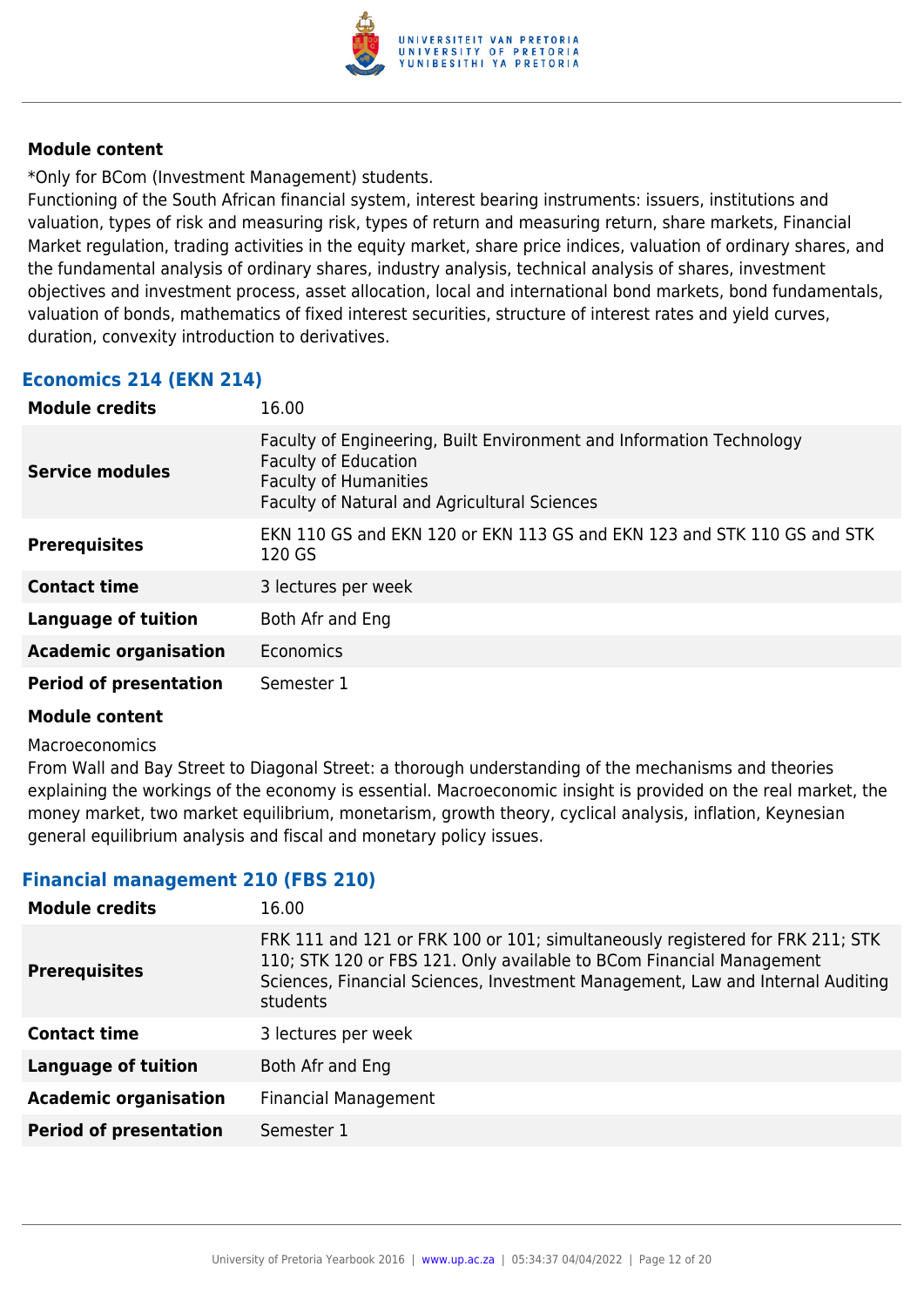

\*Only for BCom (Financial Sciences, Financial Management Sciences, Investment Management, Internal Auditing and Law) students.

Framework and purpose of financial management; understanding financial statements; analysis of financial statements for decision making; time value of money; risk and return relationships; business valuation; shortterm planning; current asset management.

#### **Financial management 220 (FBS 220)**

| <b>Module credits</b>         | 16.00                        |
|-------------------------------|------------------------------|
| <b>Prerequisites</b>          | FRK 211 GS; STK 110; STK 120 |
| <b>Contact time</b>           | 3 lectures per week          |
| <b>Language of tuition</b>    | Both Afr and Eng             |
| <b>Academic organisation</b>  | <b>Financial Management</b>  |
| <b>Period of presentation</b> | Semester 2                   |

#### **Module content**

\*Only for BCom (Financial Sciences, Financial Management Sciences, Investment Management, Internal Auditing and Law) students.

The purpose and functioning of management accounting, cost classification; the determination of product costs including raw material costs, labour costs, overheads and its allocation according to traditional and activitybased costing methods, inventory management, the accumulation of costs according to job and process costing systems, the treatment of joint and by-products and the determination of costs according to a direct and absorption costing approach; decisionmaking with reference to cost-volume-profit ratios.

#### **Financial accounting 211 (FRK 211)**

| <b>Module credits</b>         | 16.00                                                                                               |
|-------------------------------|-----------------------------------------------------------------------------------------------------|
| <b>Service modules</b>        | Faculty of Engineering, Built Environment and Information Technology<br><b>Faculty of Education</b> |
| <b>Prerequisites</b>          | FRK 111 and FRK 121 or FRK 100/101                                                                  |
| <b>Contact time</b>           | 4 lectures per week                                                                                 |
| <b>Language of tuition</b>    | Both Afr and Eng                                                                                    |
| <b>Academic organisation</b>  | Accounting                                                                                          |
| <b>Period of presentation</b> | Semester 1                                                                                          |

#### **Module content**

Preparation and presentation of company annual financial statements in compliance with the requirements of the Companies Act, the Framework and Statements of Generally Accepted Accounting Practice relating to the following: presentation of financial statements; revenue; investments; provisions, contingent liabilities and contingent assets; events after the balance sheet date; inventories; income taxes; leases; property, plant and equipment; impairment of assets; intangible assets; investment property, changes in accounting estimates and errors; introduction to financial instruments.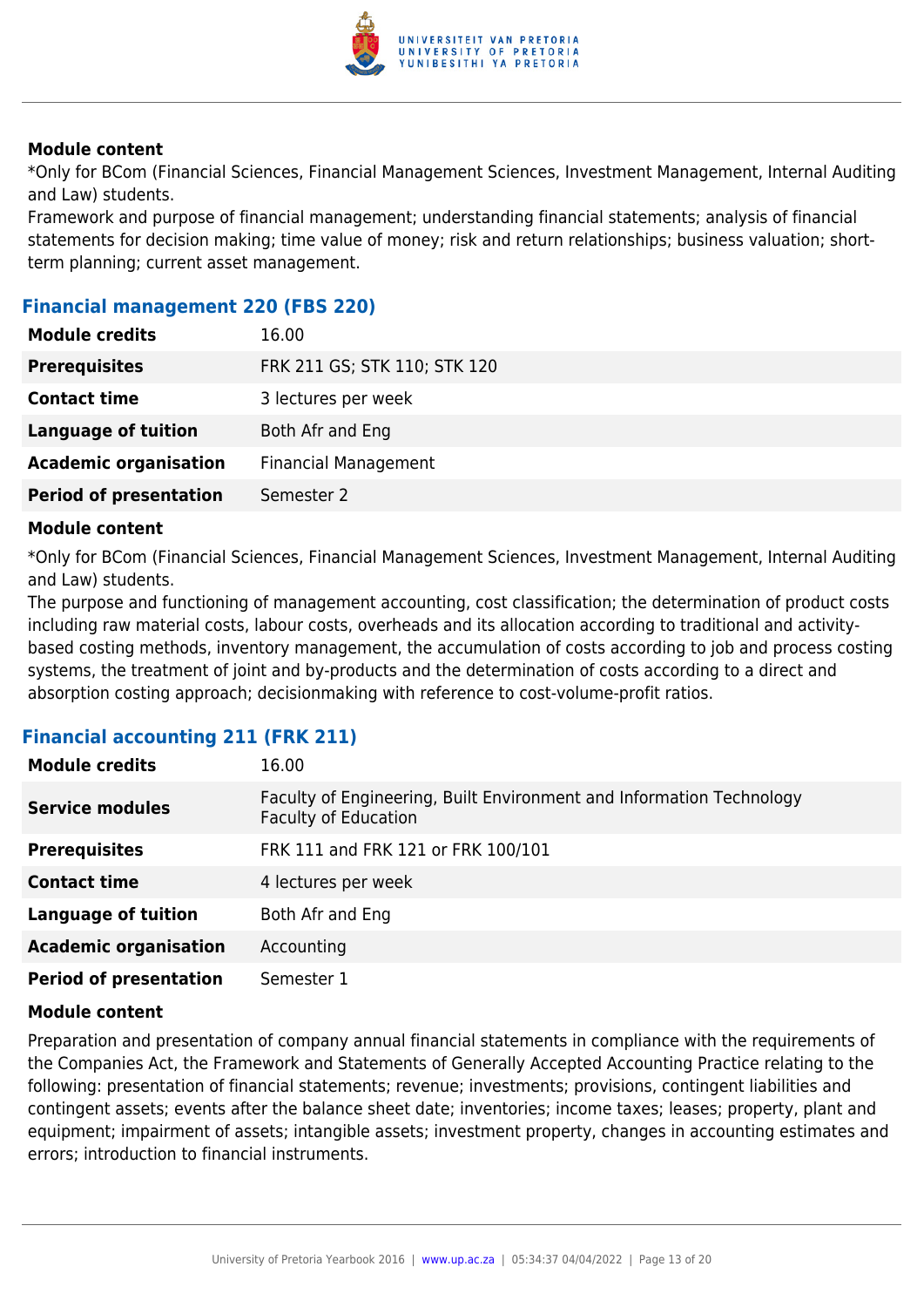

#### **Financial accounting 221 (FRK 221)**

| <b>Module credits</b>         | 16.00                                                                                               |
|-------------------------------|-----------------------------------------------------------------------------------------------------|
| <b>Service modules</b>        | Faculty of Engineering, Built Environment and Information Technology<br><b>Faculty of Education</b> |
| <b>Prerequisites</b>          | <b>FRK 211 GS</b>                                                                                   |
| <b>Contact time</b>           | 4 lectures per week                                                                                 |
| <b>Language of tuition</b>    | Both Afr and Eng                                                                                    |
| <b>Academic organisation</b>  | Accounting                                                                                          |
| <b>Period of presentation</b> | Semester 2                                                                                          |

#### **Module content**

Preparation and presentation of company annual financial statements in compliance with the requirements of Statements of Generally Accepted Accounting Practice relating to the following: employee benefits; the effects of changes in foreign exchange rates; accounting policies; earnings per share; cash flow statements; interests in joint ventures. Branch accounting. Introduction to consolidations, including basic consolidation techniques for both wholly-owned and partly-owned subsidiaries. Introduction to public sector accounting.

### **Statistics 210 (STK 210)**

| <b>Module credits</b>         | 20.00                                                                                                                                                |
|-------------------------------|------------------------------------------------------------------------------------------------------------------------------------------------------|
| <b>Service modules</b>        | Faculty of Engineering, Built Environment and Information Technology<br><b>Faculty of Humanities</b><br>Faculty of Natural and Agricultural Sciences |
| <b>Prerequisites</b>          | STK 110, STK 120                                                                                                                                     |
| <b>Contact time</b>           | 1 practical per week, 3 lectures per week                                                                                                            |
| Language of tuition           | Double Medium                                                                                                                                        |
| <b>Academic organisation</b>  | <b>Statistics</b>                                                                                                                                    |
| <b>Period of presentation</b> | Semester 1                                                                                                                                           |

#### **Module content**

Counting techniques. Probability theory: Sample spaces, events, rules of probability, conditional probabilities, independent events and Bayes' theorem. Probability distributions and probability densities: cumulative distribution functions, marginal distributions, joint distributions, conditional distributions and independence. Expected values: Moments, Chebyshev's theorem, moment-generating functions, product moments, moments of linear combinations of random variables and conditional expectations. Transformation techniques of random variables. Identification, use, evaluation and interpretation of statistical computer packages and statistical techniques.

#### **Statistics 220 (STK 220)**

**Module credits** 20.00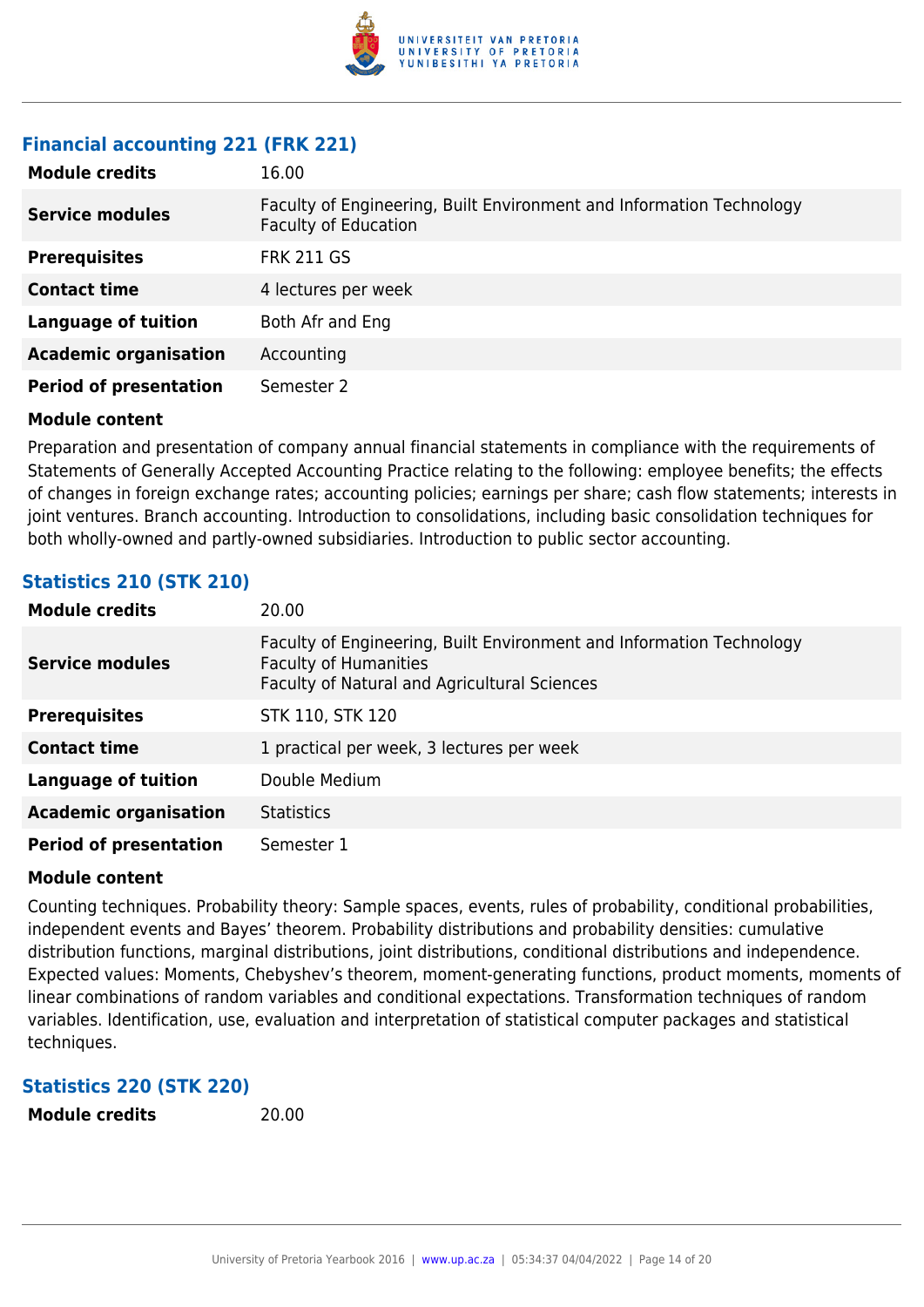

| <b>Service modules</b>        | Faculty of Engineering, Built Environment and Information Technology<br><b>Faculty of Humanities</b><br>Faculty of Natural and Agricultural Sciences |
|-------------------------------|------------------------------------------------------------------------------------------------------------------------------------------------------|
| <b>Prerequisites</b>          | <b>STK 210 GS</b>                                                                                                                                    |
| <b>Contact time</b>           | 3 lectures per week, 1 practical per week                                                                                                            |
| <b>Language of tuition</b>    | Double Medium                                                                                                                                        |
| <b>Academic organisation</b>  | <b>Statistics</b>                                                                                                                                    |
| <b>Period of presentation</b> | Semester 2                                                                                                                                           |

Special probability distributions: the discrete uniform distribution, Bernoulli distribution, binomial distribution, negative binomial and geometric distribution, the hypergeometric distribution, Poisson distribution and multinomial distribution. Special probability densities: Uniform distribution, gamma, exponential and chi-square distributions, the beta distribution, the normal distribution and the bivariate normal distribution. Functions of random variables. Sampling distributions, point estimation, interval estimation and hypothesis testing. Regression Analysis. Identification, use, evaluation and interpretation of statistical computer packages and statistical techniques.

#### **Informatics 281 (INF 281)**

| <b>Module credits</b>         | 3.00                                                                                                                                                |
|-------------------------------|-----------------------------------------------------------------------------------------------------------------------------------------------------|
| <b>Service modules</b>        | Faculty of Engineering, Built Environment and Information Technology<br>Faculty of Education<br><b>Faculty of Natural and Agricultural Sciences</b> |
| <b>Prerequisites</b>          | FRK 111, FRK 121 or FRK 100 or FRK 101                                                                                                              |
| <b>Contact time</b>           | 2 practicals per week                                                                                                                               |
| <b>Language of tuition</b>    | English                                                                                                                                             |
| <b>Academic organisation</b>  | <b>Informatics</b>                                                                                                                                  |
| <b>Period of presentation</b> | Semester 1 or Semester 2                                                                                                                            |
| <b>Module content</b>         |                                                                                                                                                     |

Computer processing of accounting information.

#### **Economics 234 (EKN 234)**

| <b>Module credits</b>      | 16.00                                                                                                                                                                               |
|----------------------------|-------------------------------------------------------------------------------------------------------------------------------------------------------------------------------------|
| <b>Service modules</b>     | Faculty of Engineering, Built Environment and Information Technology<br><b>Faculty of Education</b><br><b>Faculty of Humanities</b><br>Faculty of Natural and Agricultural Sciences |
| <b>Prerequisites</b>       | EKN 214, STK 120                                                                                                                                                                    |
| <b>Contact time</b>        | 3 lectures per week                                                                                                                                                                 |
| <b>Language of tuition</b> | English                                                                                                                                                                             |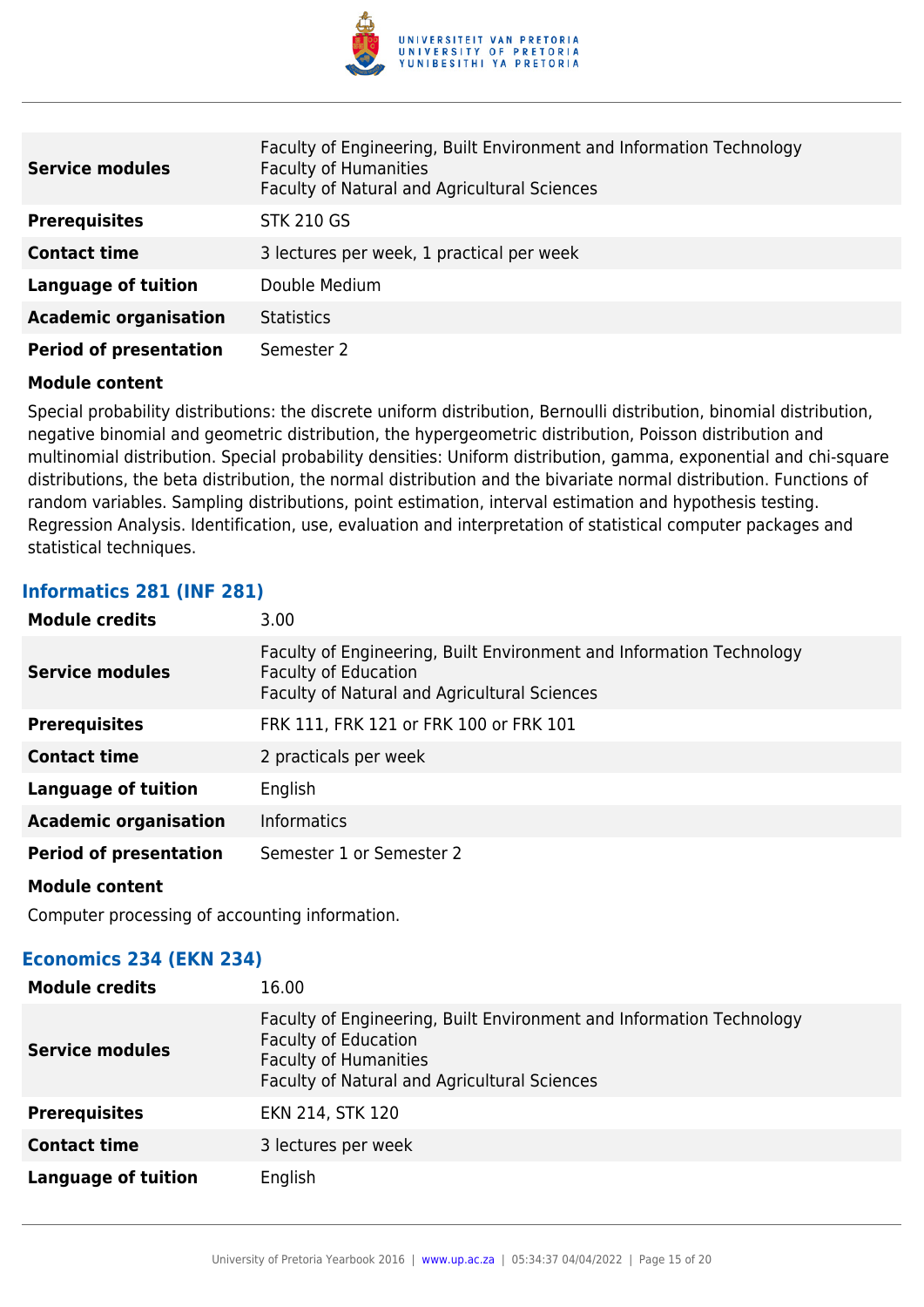

#### **Academic organisation** Economics

#### **Period of presentation** Semester 2

#### **Module content**

#### **Macroeconomics**

Application of the principles learned in EKN 214 on the world we live in. We look at international markets and dynamic macroeconomic models, and familiarise the students with the current macroeconomic policy debates. We also take a look at the latest macroeconomic research in the world. The course includes topics of the mathematical and econometric analysis of macroeconomic issues.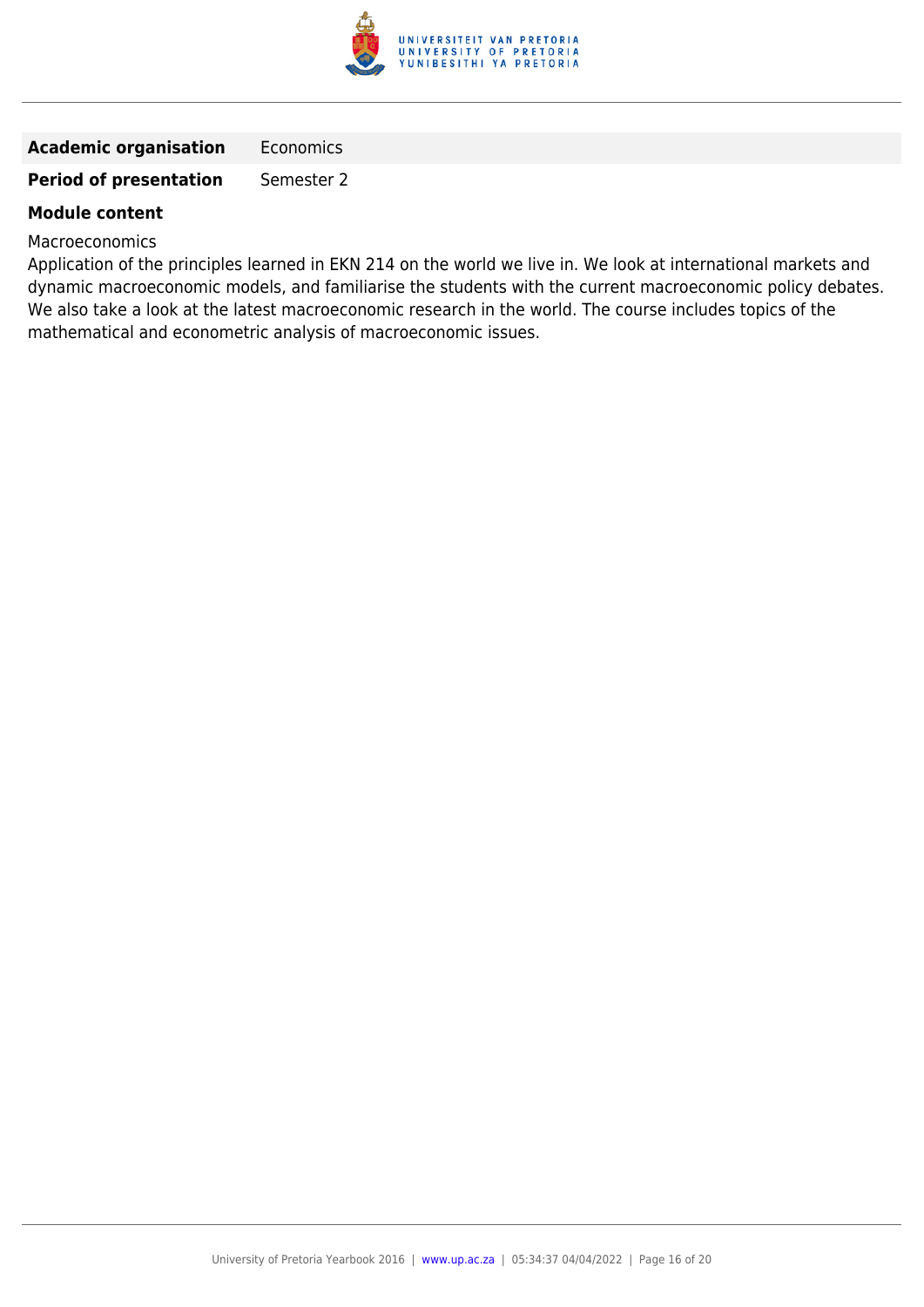

# Curriculum: Final year

**Minimum credits: 160**

## **Core modules**

#### **Investment management 300 (BLB 300)**

| 40.00                                                               |
|---------------------------------------------------------------------|
| BLB 200 and only available to BCom (Investment Management) students |
| 3 lectures per week                                                 |
| English                                                             |
| <b>Financial Management</b>                                         |
| Year                                                                |
|                                                                     |

#### **Module content**

\*Only for BCom (Investment Management) students.

Efficient market hypothesis, portfolio management, asset allocation, construction of efficient investment portfolios, asset pricing models (CAPM and APT), equity portfolio management strategies, performance evaluation of investment portfolios, restructuring of investment portfolios, measuring of financial risk exposure, futures market in South Africa, the use of futures contracts in financial risk management, pricing and the valuation of futures contracts, swaps and forward rate agreements, option markets in South Africa and the valuation of options, option payoffs and trading strategies, warrants and convertible securities, alternative evaluation techniques, real estate investment, venture capital, rights issues and capitalisation issues, immunisation, switching and trading strategies in the bond market, fixed income portfolio strategies, ethics.

#### **Economics 310 (EKN 310)**

| <b>Module credits</b>         | 20.00                                                                                                                                                                               |
|-------------------------------|-------------------------------------------------------------------------------------------------------------------------------------------------------------------------------------|
| <b>Service modules</b>        | Faculty of Engineering, Built Environment and Information Technology<br><b>Faculty of Education</b><br><b>Faculty of Humanities</b><br>Faculty of Natural and Agricultural Sciences |
| <b>Prerequisites</b>          | EKN 214, EKN 234 or EKN 224, EKN 244                                                                                                                                                |
| <b>Contact time</b>           | 2 lectures per week, 1 discussion class per week                                                                                                                                    |
| Language of tuition           | Double Medium                                                                                                                                                                       |
| <b>Academic organisation</b>  | Economics                                                                                                                                                                           |
| <b>Period of presentation</b> | Semester 1                                                                                                                                                                          |

#### **Module content**

#### Public finance

Role of government in the economy. Welfare economics and theory of optimality. Ways of correcting market failures. Government expenditure theories, models and programmes. Government revenue. Models on taxation, effects of taxation on the economy. Assessment of taxation from an optimality and efficiency point of view. South African perspective on public finance.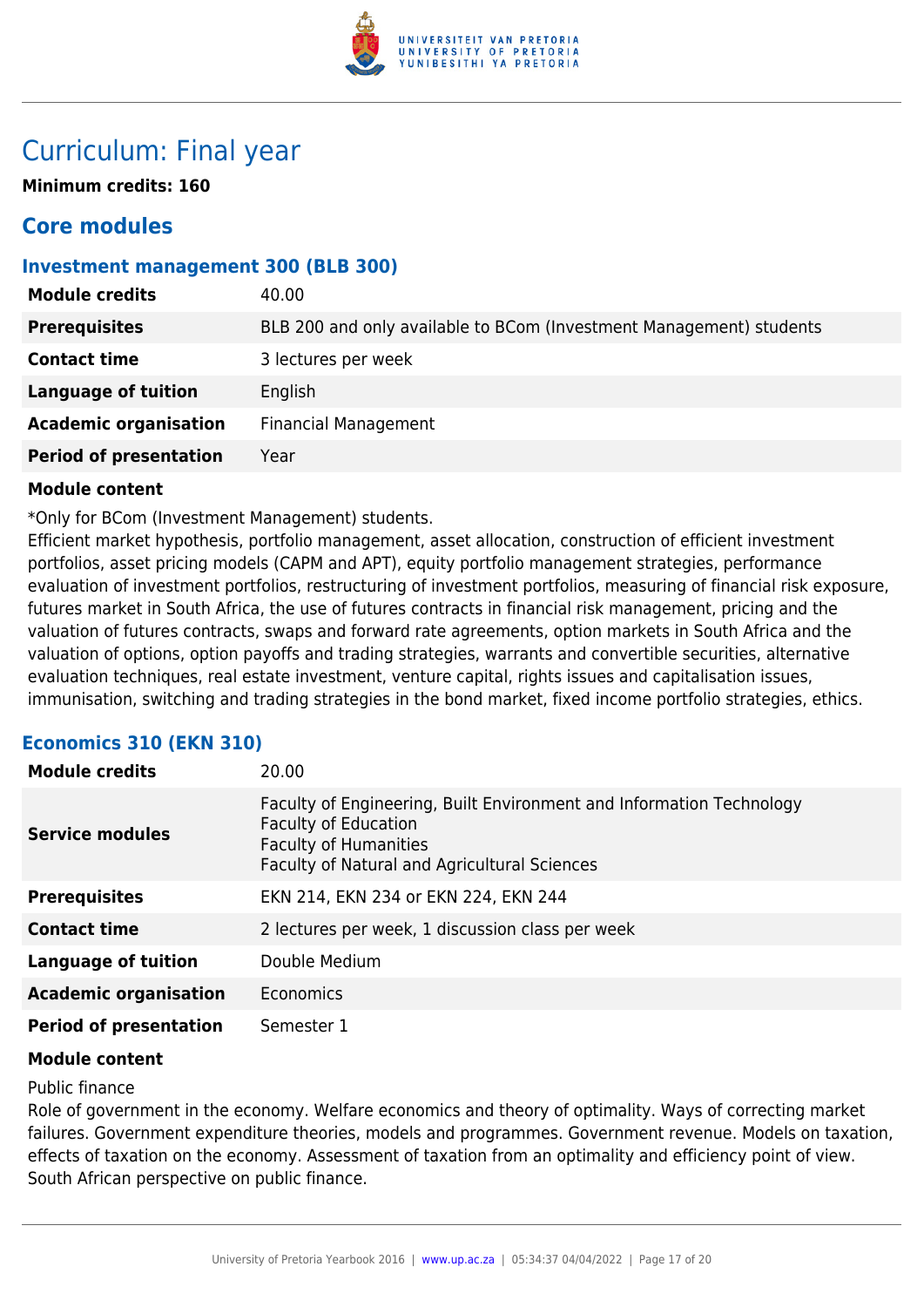

#### **Economics 320 (EKN 320)**

| <b>Module credits</b>         | 20.00                                                                                                                                                                               |
|-------------------------------|-------------------------------------------------------------------------------------------------------------------------------------------------------------------------------------|
| <b>Service modules</b>        | Faculty of Engineering, Built Environment and Information Technology<br><b>Faculty of Education</b><br><b>Faculty of Humanities</b><br>Faculty of Natural and Agricultural Sciences |
| <b>Prerequisites</b>          | <b>EKN 310 GS</b>                                                                                                                                                                   |
| <b>Contact time</b>           | 1 discussion class per week, 2 lectures per week                                                                                                                                    |
| <b>Language of tuition</b>    | Double Medium                                                                                                                                                                       |
| <b>Academic organisation</b>  | Economics                                                                                                                                                                           |
| <b>Period of presentation</b> | Semester 2                                                                                                                                                                          |

#### **Module content**

#### Economic analyses

Identification, collection and interpretation process of relevant economic data; the national accounts (i.e. income and production accounts, the national financial account, the balance of payments and input-output tables); economic growth; inflation; employment, unemployment, wages, productivity and income distribution; business cycles; financial indicators; fiscal indicators; social indicators; international comparisons; relationships between economic time series - regression analysis; long-term future studies and scenario analysis; overall assessment of the South African economy from 1994 onwards.

#### **Financial management 310 (FBS 310)**

| <b>Module credits</b>         | 20.00                                                                                                                                  |
|-------------------------------|----------------------------------------------------------------------------------------------------------------------------------------|
| <b>Prerequisites</b>          | Admission to the examination in FBS 220; FRK 211 and FRK 221. Only available to<br>07130202, 07130203, 07130204, 07130071 and 07130151 |
| <b>Contact time</b>           | 3 lectures per week                                                                                                                    |
| <b>Language of tuition</b>    | Both Afr and Eng                                                                                                                       |
| <b>Academic organisation</b>  | <b>Financial Management</b>                                                                                                            |
| <b>Period of presentation</b> | Semester 1                                                                                                                             |

#### **Module content**

\*Only for BCom (Financial Sciences, Financial Management Sciences, Investment Management, Internal Auditing and Law) students.

Relevant costs; standard costing with reference to application and evaluation; preparation and evaluation of plans, budgets and forecasts; techniques for allocating and managing resources; costing and accounting systems evaluation; techniques used in management decision making; new developments in business and management accounting; case study perspective. Cost management; strategic management accounting; cost estimation and cost behaviour; quantitative models for stock control; application of linear programming in management accounting; various management accounting techniques.

#### **Financial management 320 (FBS 320)**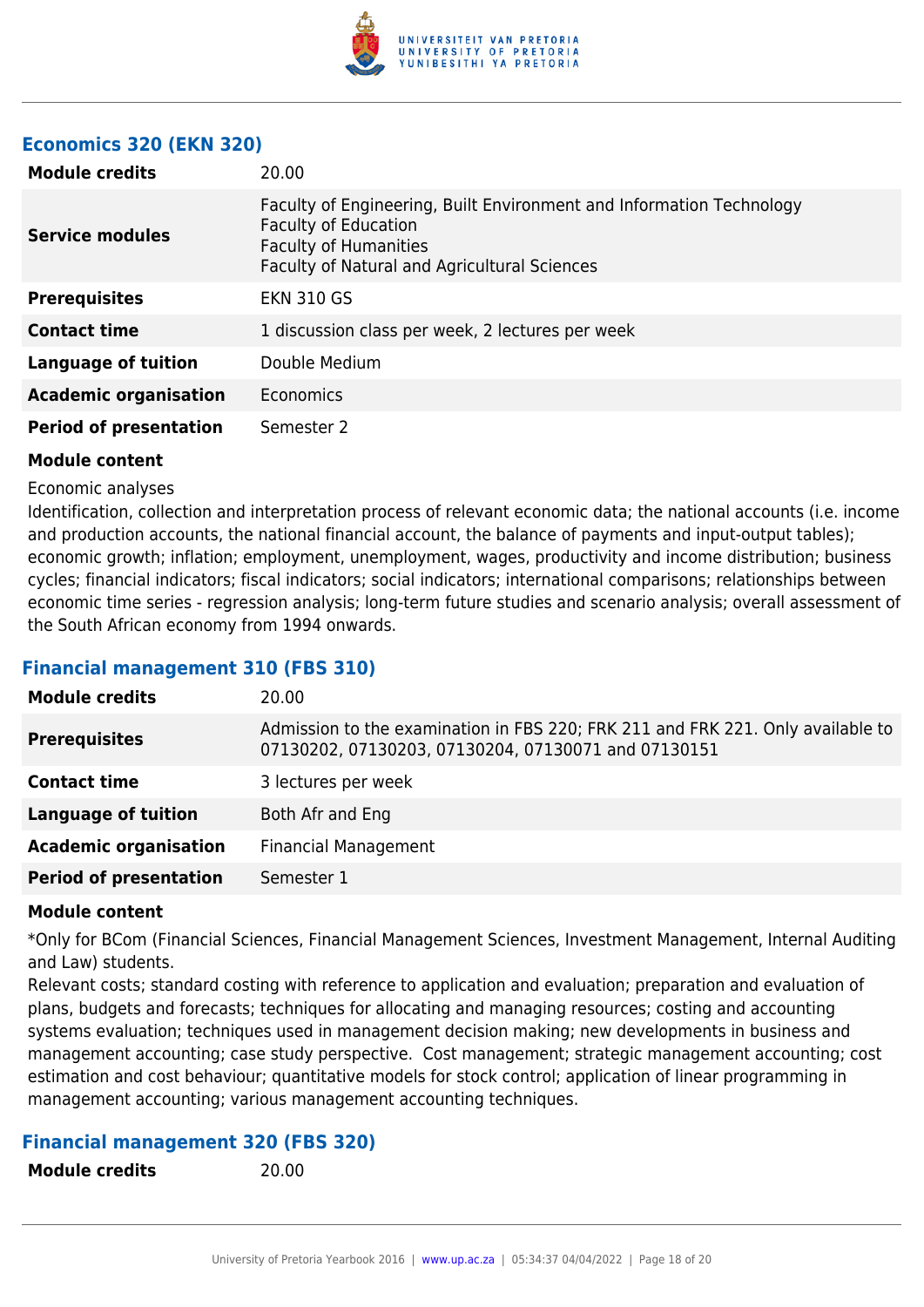

| <b>Prerequisites</b>          | FBS 210. Only available to 07130202, 07130203, 07130204, 07130071 and<br>07130151 |
|-------------------------------|-----------------------------------------------------------------------------------|
| <b>Contact time</b>           | 3 lectures per week                                                               |
| Language of tuition           | Both Afr and Eng                                                                  |
| <b>Academic organisation</b>  | <b>Financial Management</b>                                                       |
| <b>Period of presentation</b> | Semester 2                                                                        |

\*Only for BCom (Financial Sciences, Financial Management Sciences, Investment Management, Internal Auditing and Law) students.

Cost of capital; determination of capital requirements and the financing of a business to maintain the optimal capital structure; the investment decision and the study of financial selection criteria in the evaluation of capital investment projects; impact of inflation and risk on capital investment decisions; evaluation of leasing decisions; dividend decisions; international financial management. Valuation principles and practices: an introduction to security analysis; hybrids and derivative instruments, mergers and acquisitions.

| <b>Module credits</b>         | 20.00                                                                |
|-------------------------------|----------------------------------------------------------------------|
| <b>Service modules</b>        | Faculty of Engineering, Built Environment and Information Technology |
| <b>Prerequisites</b>          | FRK 211, 221 and INF 281                                             |
| <b>Contact time</b>           | 4 lectures per week                                                  |
| <b>Language of tuition</b>    | Both Afr and Eng                                                     |
| <b>Academic organisation</b>  | Accounting                                                           |
| <b>Period of presentation</b> | Semester 1                                                           |
|                               |                                                                      |

### **Financial accounting 311 (FRK 311)**

#### **Module content**

Preparation and presentation of company annual financial statements in compliance with the requirements of Statements of Generally Accepted Accounting Practice relating to the following: income taxes; property, plant and equipment; impairment; non-current assets held for sale; intangible assets; investment property; borrowing costs; leases; accounting policies; changes in accounting estimates and errors; segment reporting; certain aspects of financial instruments.

#### **Financial accounting 321 (FRK 321)**

| <b>Module credits</b>         | 20.00                                                                |
|-------------------------------|----------------------------------------------------------------------|
| <b>Service modules</b>        | Faculty of Engineering, Built Environment and Information Technology |
| <b>Prerequisites</b>          | FRK 311 GS and INF 281                                               |
| <b>Contact time</b>           | 4 lectures per week                                                  |
| <b>Language of tuition</b>    | Both Afr and Eng                                                     |
| <b>Academic organisation</b>  | Accounting                                                           |
| <b>Period of presentation</b> | Semester 2                                                           |